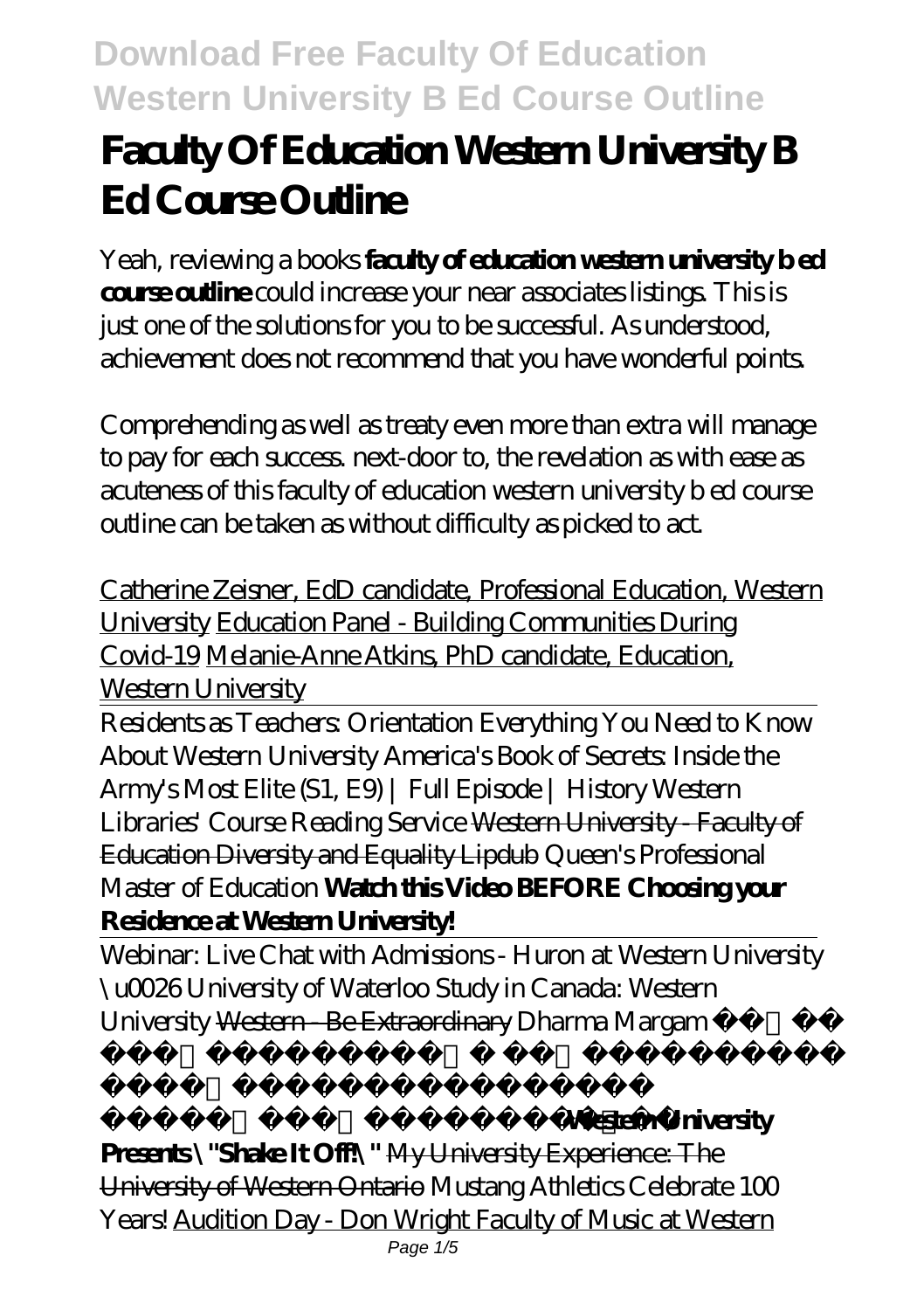University A Day in the Life: University of W. Australia Medical Student Faculty Of Education Western University Faculty of Education 1137 Western Road London, Ontario, Canada, N6G 1G7 Tel: 519-661-2111 education@uwo.ca Privacy | Web Standards | Terms of Use | Accessibility More About Us

#### Faculty of Education - Western University

Faculty of Education 1137 Western Road London, Ontario, Canada, N6G 1G7 Tel: 519-661-2111 education@uwo.ca Privacy | Web Standards | Terms of Use | Accessibility More About Us

Faculty Profiles - Faculty of Education - Western University Faculty of Education 1137 Western Road London, Ontario, Canada, N6G 1G7 Tel: 519-661-2111 education@uwo.ca Privacy | Web Standards | Terms of Use | Accessibility More About Us

Bachelor of Education - Faculty of Education - Western ... Western's Faculty of Education provides high-quality academic and practical studies in education. We offer many opportunities for professional growth. Our programs emphasize developing the knowledge, skills, qualities,and habits of mind that define professional teachers and leaders in education. Our faculty members offer world-renowned research expertise and practical teaching experience – they are leaders in their fields and are dedicated to your success.

About Us - Faculty of Education - Western University Faculty of Education 1137 Western Road London, Ontario, Canada, N6G 1G7 Tel: 519-661-2111 education@uwo.ca Privacy | Web Standards | Terms of Use | Accessibility More About Us

Graduate Education - Faculty of Education - Western University Faculty of Education 1137 Western Road London, Ontario, Canada, N6G 1G7Tel: 519.661-2111 education@uwo.ca Privacy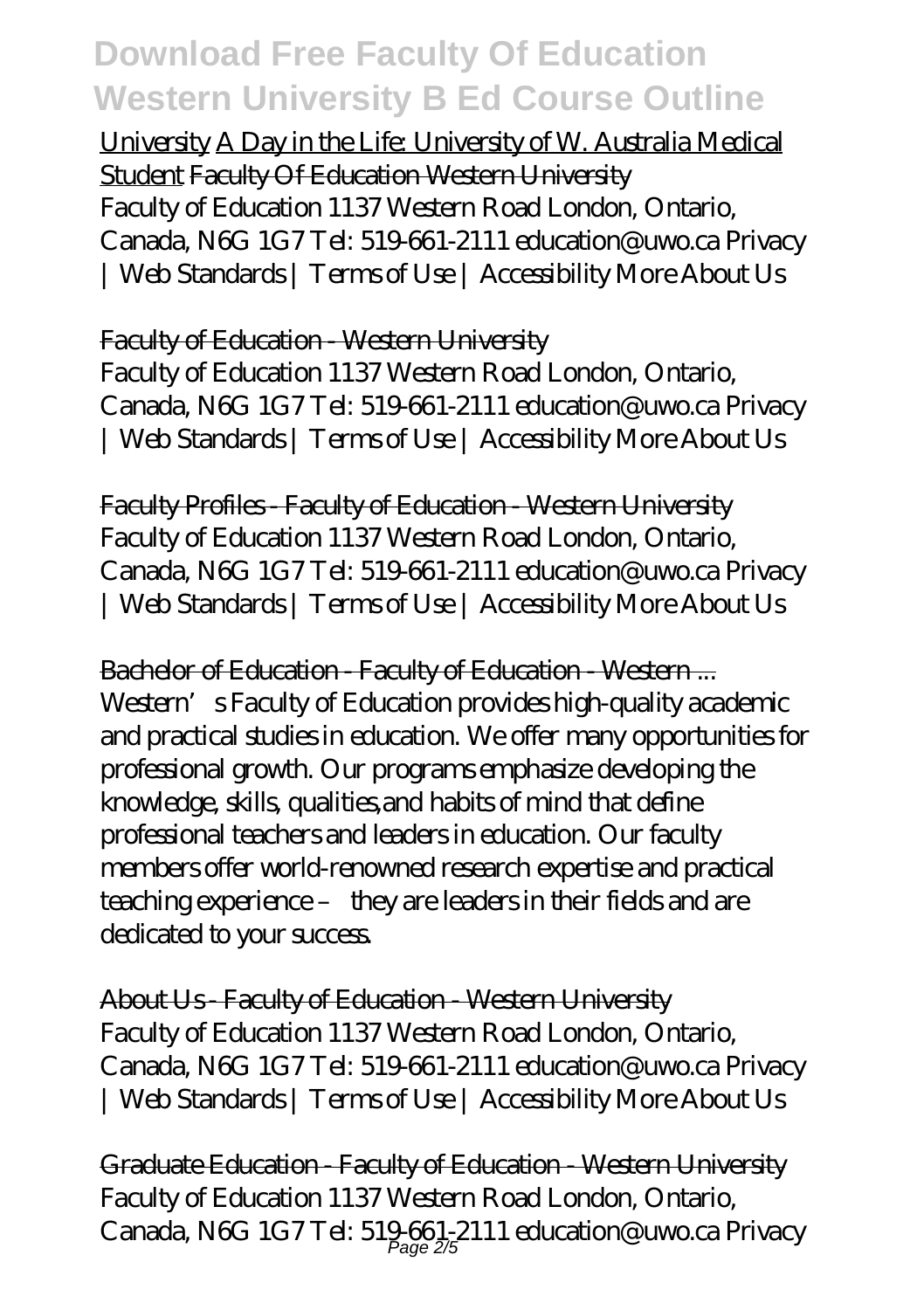| Web Standards | Terms of Use | Accessibility More About Us

Admissions & Contacts Faculty of Education - Western... Welcome to the official website of Far Western Univeristy, Faculty of Education! Faculty of education (FoE) is the leading faculty of the university. This faculty is led by highly qualified and potential faculty members. It is the nationally recognized faculty of this university. The faculty follows the principle of integrity and the courses it has launched are totally research-based. .....

#### Far-Western University, Faculty of Education

Faculty of Education 1137 Western Road London, Ontario, Canada, N6G 1G7 Tel: 519-661-2111 education@uwo.ca Privacy | Web Standards | Terms of Use | Accessibility More About Us

International Education - Faculty of Education - Western ... Resources for Western Faculty and Staff. Cyber Security Awareness Month. Take the training. Learn. Get a certificate!

#### Faculty and Staff - Western University

Western's Faculty of Education has been at the leading edge of education in Canada since 1962 and offers educational opportunities at the baccalaureate, master's and doctoral levels.

#### Dean, Faculty of Education Western University

Western University is formerly known as Niwattana University and has been authorized and accredited by the Minister of Education (Minister of university Affairs) to establish a private higher education institution under license no. 2/2540.

#### Western University

Anna Vignoles, who is Professor of Education at the Faculty, has been appointed as Director of the Leverhulme Trust: one of the larg...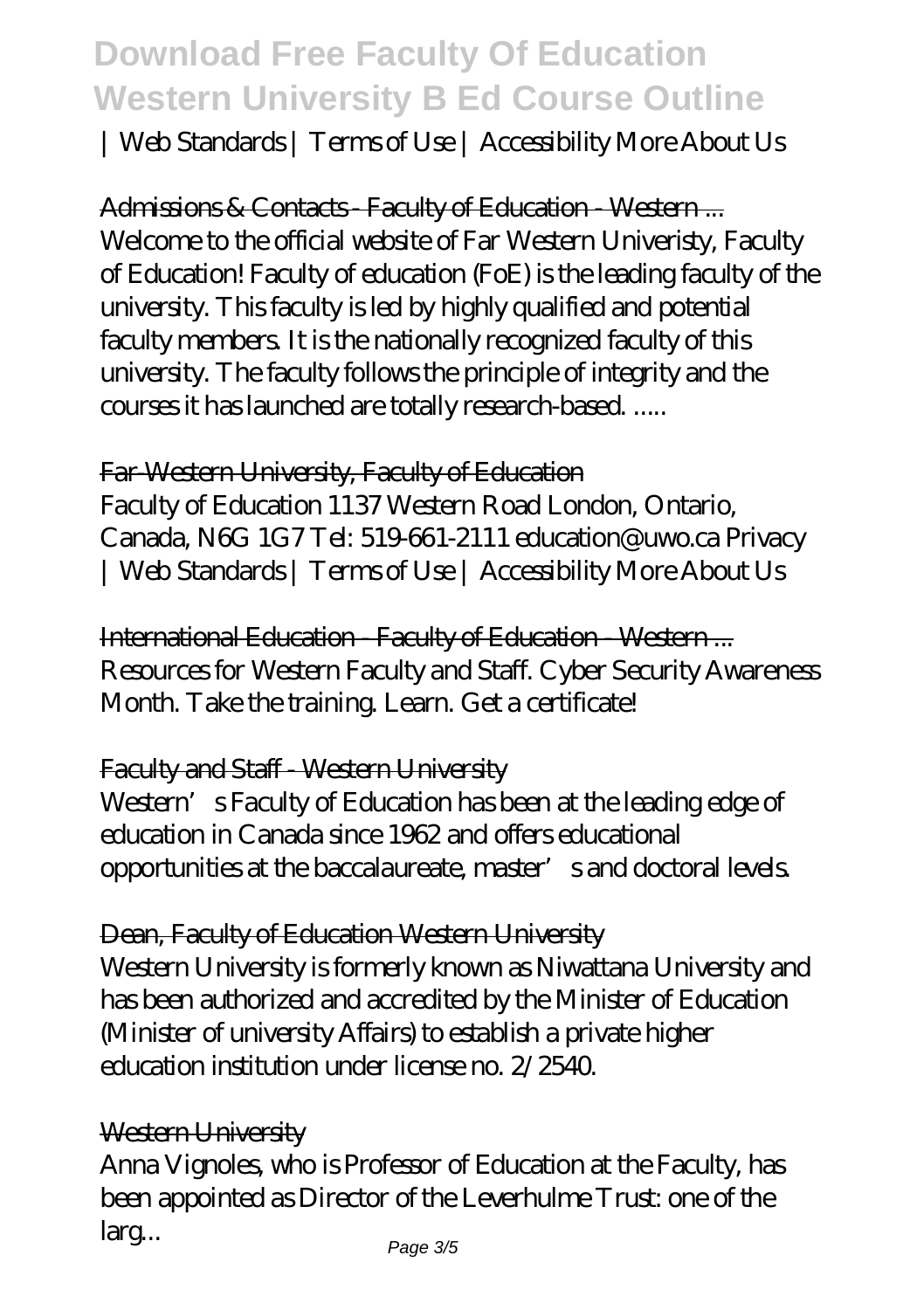Faculty of Education - University of Cambridge Western's Faculty of Education has been at the leading edge of education in Canada since 1965 and offers educational opportunities at the baccalaureate, master's and doctoral levels. Believing...

Faculty of Education - Western University | LinkedIn Faculty of Education 1137 Western Road London, Ontario, Canada, N6G 1G7 1 The Changing Nature of Principals' Work Final Report, October, 2014 Dr. Katina Pollock, with Dr. Fei Wang and Cameron Hauseman 2 Acknowledgements The research team would like to thank the Ontario Principals' Council (OPC) for supporting this research project.

Faculty Profiles - Faculty of Education - Western University The University of Western Ontario Faculty of Education, branded as Western Education since 2011, is the school of education of the University of Western Ontario in London, Ontario, Canada.

University of Western Ontario Faculty of Education - Wikipedia University of Western Ontario Faculty of Education. Quite the same Wikipedia. Just better. Live Statistics. English Articles. Improved in 24 Hours. Added in 24 Hours. ... Althouse College of Education is a teacher's college at University of Western Ontario, London, Ontario, Canada.

University of Western Ontario Faculty of Education ... Faculty of Education - Western University, London, ON. 4,100 likes · 15 talking about this · 1,802 were here. Faculty of Education, Western University

Faculty of Education - Western University - Home | Facebook Western University invites pominations and applications for the  $\rho_{\text{age}}$